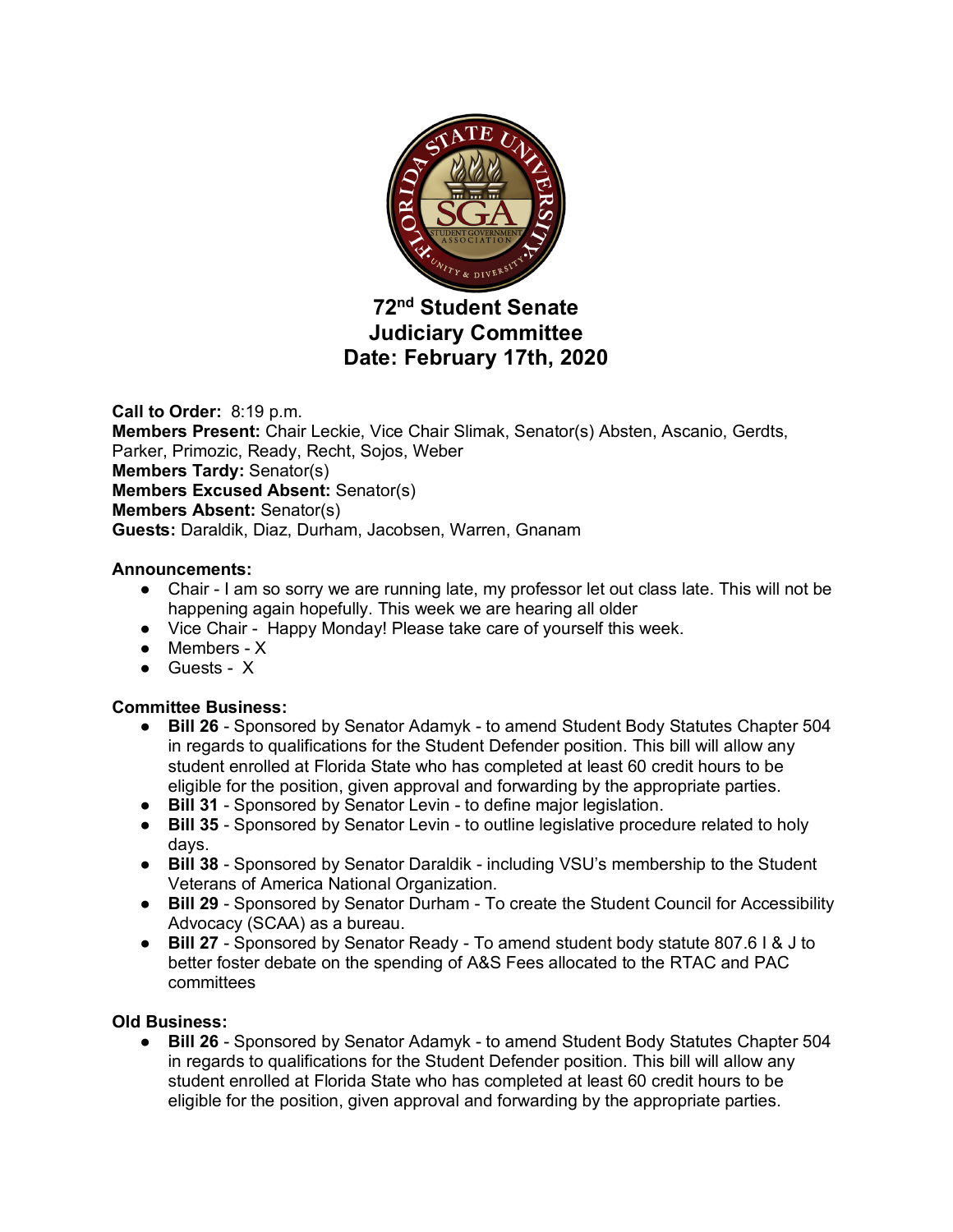- Tabled
- **Bill 31** Sponsored by Senator Levin to define major legislation.
	- Opening Statement
		- Durham: This is a bill to help define major legislation within our statutes. This is important to understand our bills throughout the Senate. If we could please add Senator Gerdts as a co sponsor to bill
	- Round Table
		- Senator Ready moves to enter Round Table Discussion
		- Senator Sojos seconds
			- Ready moves to add Gerdts as a cosponsor
				- Sojos Seconds
		- Senator Gerdts moves to amend bill 31
		- Weber seconds
		- Durham finds it friendly. Amendment is adopted.
		- Ready moves to call to question
		- Sojos seconds
	- Senator Ready moves to call the question
	- Senator Sojos seconds
	- Vote
		- Absten Yes
		- Ascanio Yes
		- Gerdts Yes
		- Primozic Yes
		- Ready Yes
		- Recht Yes
		- Silvia Yes
		- Slimak Yes
		- Sojos Yes
		- Weber Yes
		- ■

# ○ Bill **RESULT passed unanimously**

● **Bill 35** - Sponsored by Senator Levin - to outline legislative procedure related to holy days.

### Opening Statement

- Durham: This is a bill that came up last semester, that we have taken back and reworked. This will ensure that we respect holy days within the student government for our students.
- Technical, Non-Detableable
	- X:
- Round Table
	- Gerts moves to add himself as a cosponsor
	- Sojos seconds
	- Gerdts moves to amend bill to
	- Ready seconds
	- Sponsor finds it friendly, amendment adopted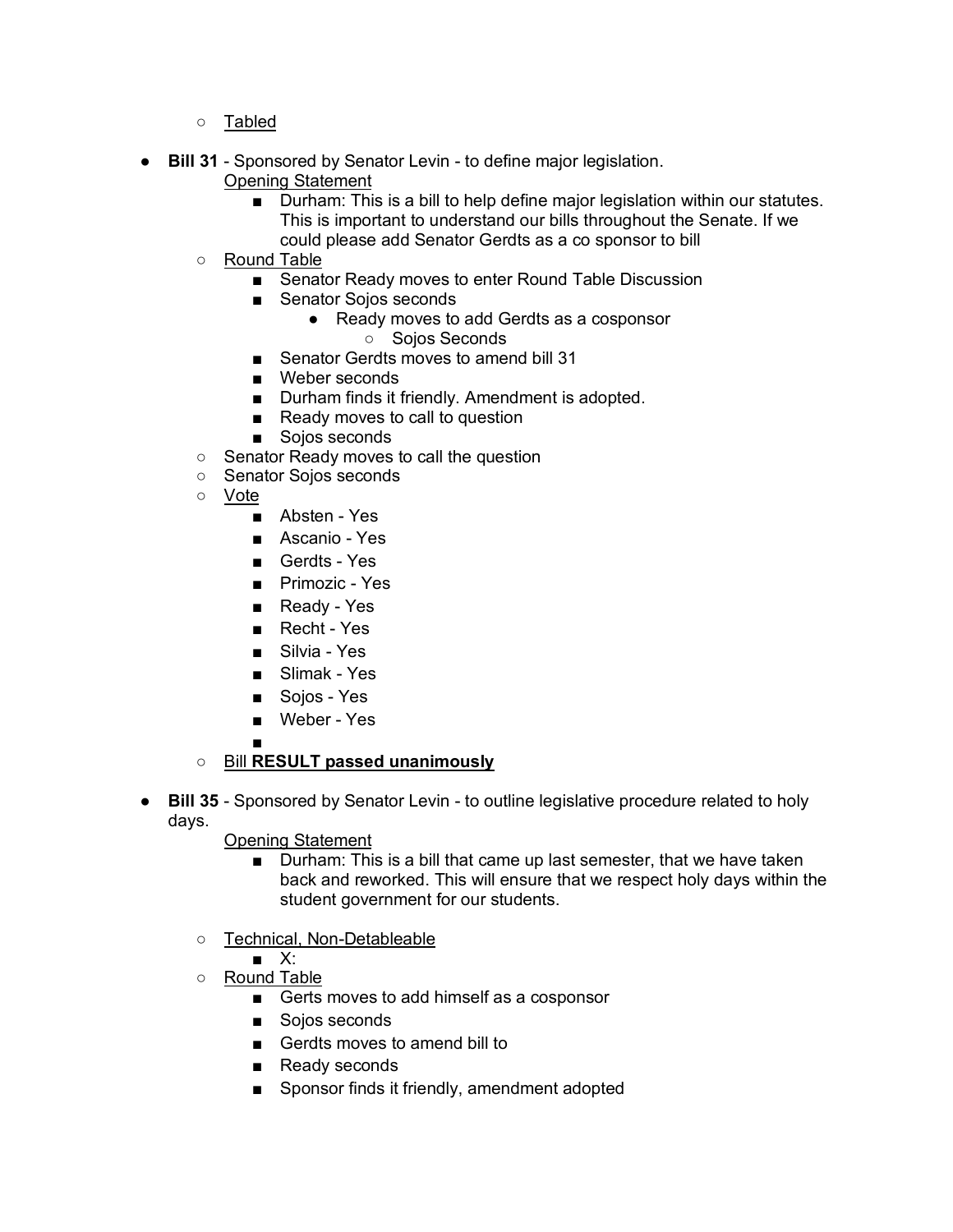- ■
- Do we want to keep this as "may" or "must"? This allows for a grey zone. This will allow for special time sensitive legislation to be passed
- Senator Ready moves to call the question
- Senator Sojos seconds
- Closing:
	- Thank you to Senator Gerdts for all the hard work and working with us to ensure that this is done correctly. I look forward to continue respecting our students moving forward.
- Vote
	- Absten Yes
	- Ascanio Yes
	- Gerdts Yes
	- Primozic Yes
	- Ready Yes
	- Recht Yes
	- Silvia Yes
	- Slimak Yes
	- Soios Yes
	- Weber Yes

## ○ Bill **RESULT passed unanimously**

- **Bill 38** Sponsored by Senator Daraldik including VSU's membership to the Student Veterans of America National Organization.
	- **Senator Daraldik withdraws bill 38**

### **New Business:**

- **Bill 29** Sponsored by Senator Durham To create the Student Council for Accessibility Advocacy (SCAA) as a bureau.
	- Opening Statement
		- Durham: This is a major piece of legislation that we have been working on for months now. We are technically ADA Compliant on campus, but not practically. This organization would tackle this issue and help ensure that the changes needed are made. The group will also work with Student Government to ensure that events such as Homecoming and other events are ADA compliant. This will help our students on campus, ensuring that all students are supported. Within the budget, we allocated \$2,500 to accessability in the exec branch. They will be able to start off with their feet under them. I am happy to answer any questions
	- Technical, Non-Detableable
		- X:
	- Senator Weber moves to enter Round Table Discussion
	- Senator Asconio seconds
	- Round Table
		- Gerdts: Could the sponsor please read the letter from Demitrius Wynn
			- Thank you for taking time to hear about this council. We have been working on this beuro for months now, and look forward to making a change moving forward. I want to see more than a singular student in a position to allow for advocating for student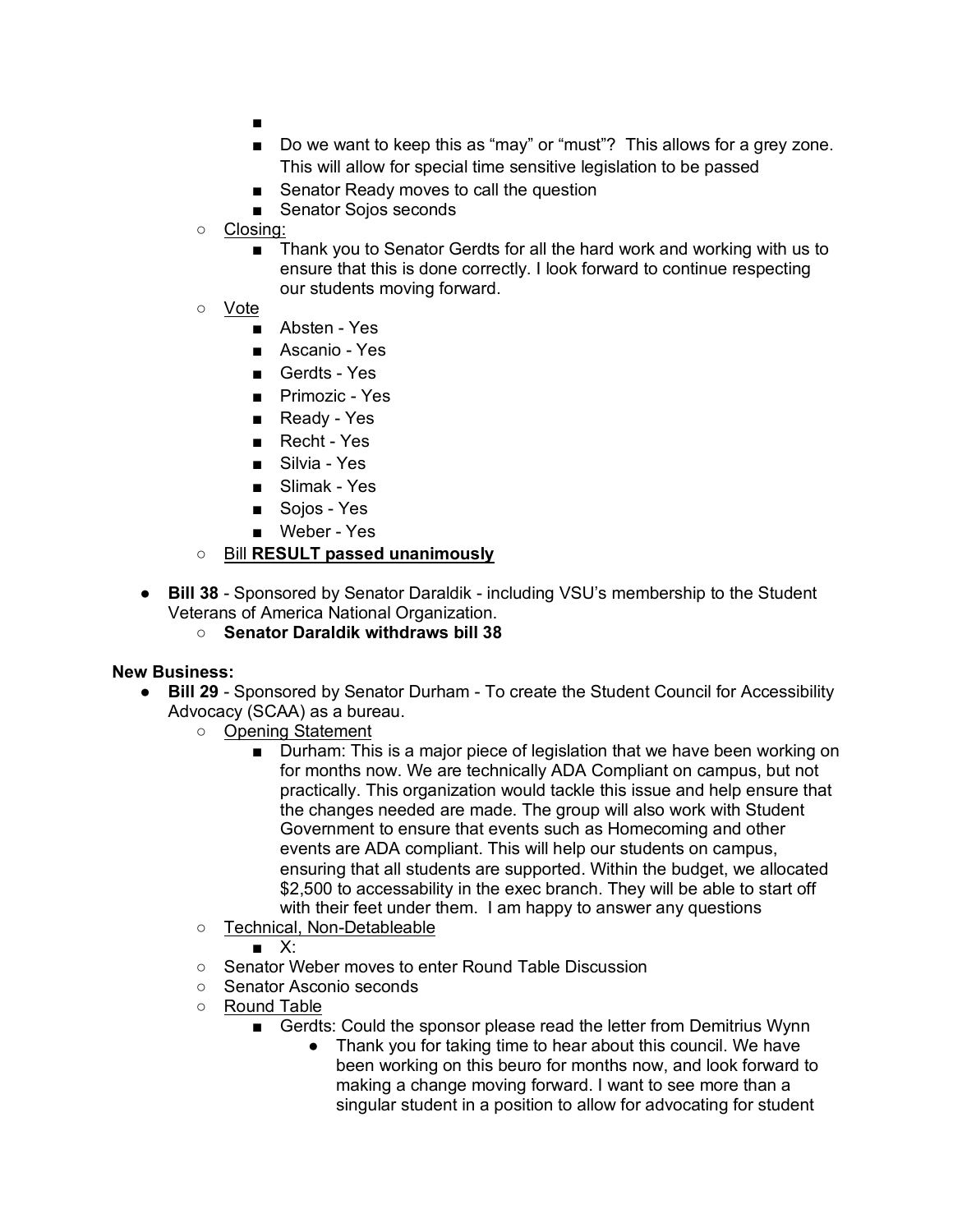accessibility on campus. I have worked directly with larger organizations on campus, and all are backing this.

- Slimak moves to amend bill 29 to make chapter 9.14
- Sojos seconds
- Durham finds amendment friendly
- Who are the six board members?
	- This is up to the discretion of the director. We did not want to define to specific positions, rather allowing them to grow and create what they need in the construction of the new beuro
- Slimak: Thank you to the sponsors for working so hard to ensure that this bill has been created. There are numerous students who struggle on campus, that may need support to be heard. This beuro will allow for students to advocate for the things that will truly change the lives of students here on campus
- Gerdts: I see no problem with adding beuros, this is a great opportunity to allow students voices to be heard. This is a chance for us to help students lives on our campus. If this is not to work out, we can simply remove it later on
- Senator Gerdts moves to call the question
- Senator Ready seconds
- Closing:
	- Thank you so much for everything, if there are any questions please ask me before the Senate!
- Vote
	- Absten Yes
	- Ascanio Yes
	- Gerdts Yes
	- Primozic Yes
	- Ready Yes
	- Recht Yes
	- Silvia Yes
	- Slimak Yes
	- Soios Yes
	- Weber Yes
- Bill **RESULT pass unanimously**
- **Bill 27** Sponsored by Senator Ready To amend student body statute 807.6 I & J to better foster debate on the spending of A&S Fees allocated to the RTAC and PAC committees
	- Opening Statement
		- Ready: This gives finance the power to debate PAC and RTAC bills. This will remove the question of amendments being found friendly or not. This is needed because the sponsor is not actually writing and owning the consent resolution. This is more than one person's piece of legislation. Hopefully this will allow for debate on spending. This was amended in finance, which i now hope to revert back to after t
	- Technical, Non-Detableable
		- Recht: what did finance change?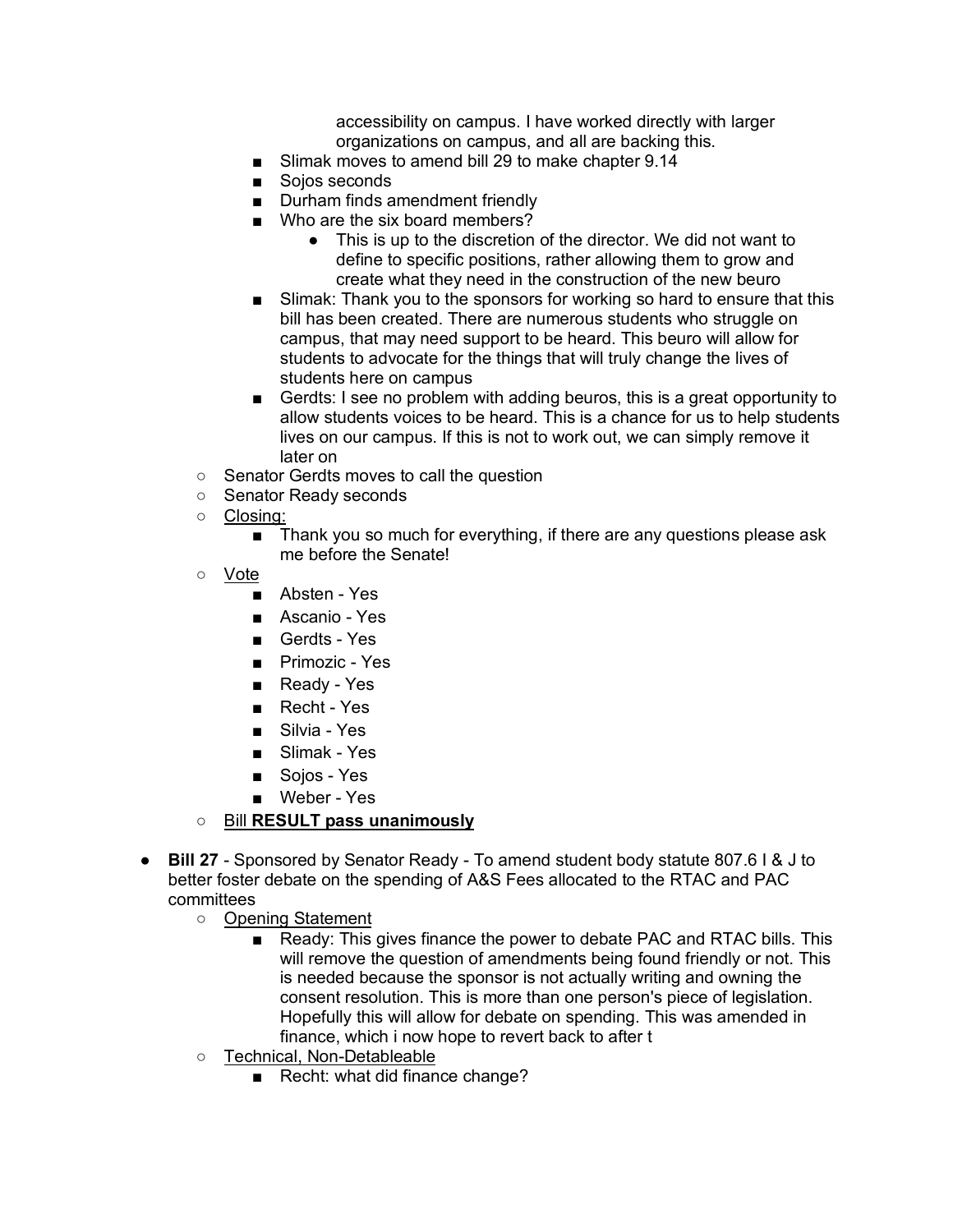- Finance removes pro con from the first line, they do not debate in the finance committee. I want to change back because debate is debate, pro con or not
- Senator Sojos moves to enter Round Table Discussion
- Senator Asonio seconds
- Round Table
	- Gerdts: Can we find the changes made in finance? The bills sent over are not properly edited to show the changes
- Ready moves to amend bill to reinsert pro and con
- Sojos seconds
- Sponsor finds it friendly
	- This amendment also clears up conflict later on, this creates continuity within statutes
	- Providing pro con debate within finance, as it allows them to build their rules off of forming a discussion and debate.
	- The work is done in committee, we are excited to see PAC and RTAC work done within committee. Hopefully this will save time wednesday nights
	- This will help make sure that debate is actually taken and engages the finance committee. This will only increase discussion
- Senator Weber moves to call the question
- Senator Gerdts seconds
- Vote
	- Absten Yes
	- Ascanio Yes
	- Gerdts Yes
	- Parker Yes
	- Primozic Yes
	- Ready Yes
	- Recht Yes
	- Silvia Yes
	- Slimak Abst
	- Sojos Yes
	- Weber Yes
- Bill **RESULT 10-0-1 bill pass**

### **Unfinished Business:** X

#### **Committee Legislative Round Table:**

Weber: We need to ban Gatoraide! Lets figure out how to do this.

Slimak: Working with facilities, Weber and I have previously discussed how to add paid for by SGA on projects such as tables, bike racks, etc. If you have any ideas, please reach out!

Gerts: The three things i am working on:

1) Senate Excellence Awards, so possible Senate President Excellence Award